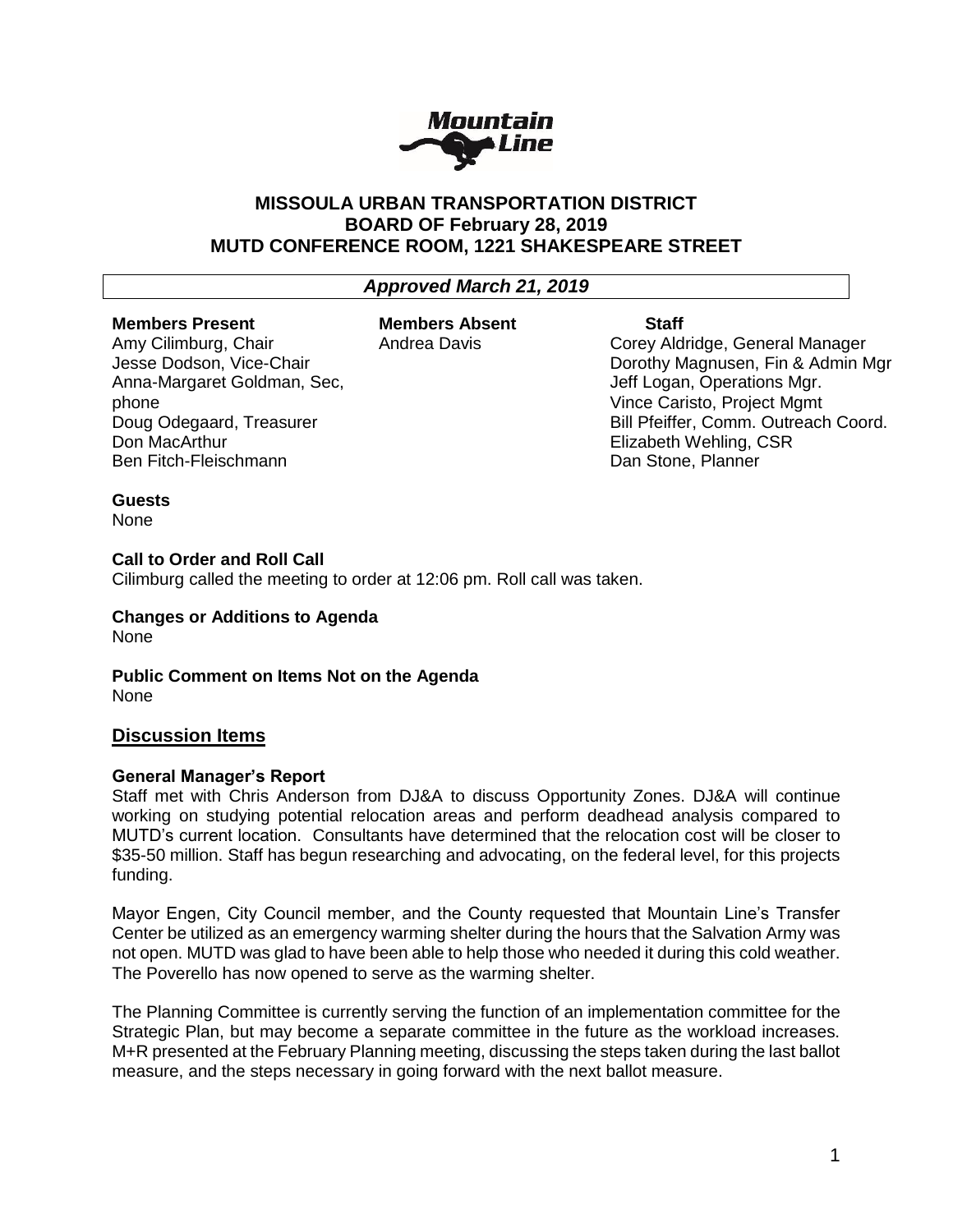Staff continues to hold internal meetings, examining and making necessary amendments to the Bus Stop Master Plan. The BSMP will be updated once all routes and stops have been reviewed.

A Zero-Fare and Electric Bus Event was held on February 7, and was very well-attended and received great media coverage. MUTD was glad to have had Mayor Engen, Cilimburg, and others speak on the great things MUTD is doing to benefit all of Missoula.

# **Action Items**

### **Minutes of January 24, 2019**

MacArthur made a motion to approve the minutes of January 24, 2019, seconded by Odegaard. The motion carried unanimously.

### **January 2019 Financial Statements and Ridership Reports**

Odegaard gave an overview of the January 2019 Financial Statements and Ridership Reports. All Reserves are fully funded, with the exception of the three (3) month operating reserve of \$1,757,370, which will be funded as receivables are collected.

The net change in position is \$157,262 compared to FY2018 of \$220,566. Total Operating Revenue is 1.24% above budget, while expenses are 1.54% below budget. January 2019 compensation is 2.01% less than the budget, while all other categories are tracking closely to budget.

January 2019 Fixed Route Ridership is1,363 rides more than January 2018. FY2019 is 7,537 more rides annually than FY2018. Paratransit rides have increased by 3,320 in January 2019 compared to January 2018. Annual Paratransit ridership is 5,579 rides more in FY2019 than FY2018. Senior Van ridership is 101 rides more in January 2019 than January 2018. FY2019 ridership for Senior Van is 304 less than FY2018.

Dodson made a motion to receive the January 2019 Financial Statements and Ridership Reports, seconded by MacArthur. The motion carried unanimously.

### **FFY2020 Community Coordination Plan & MDT Grant Application**

Logan explained the FFY2020 Community Coordination Plan & MDT Grant Application, an annual grant that provides funds to purchase a Paratransit vehicle.

The application requests \$68,046 in 5310 capital funds for the purchase of one (1) Cutaway. The 5310 funds will pay for 80% or \$54,437, with a local match of 20% or \$13,070.

Cilimburg opened the Public Hearing 12:42 p.m. to receive comment on the Federal Fiscal Year 2020 Community Coordination Plan and Montana Department of Transportation Grant Application.

No public comment was received.

The Public Hearing closed at 12:44 p.m.

MacArthur made a motion to approve the federal fiscal year (FFY) 2020 Community Coordination Plan and MDT Grant Application, seconded by Dodson. The motion carried unanimously.